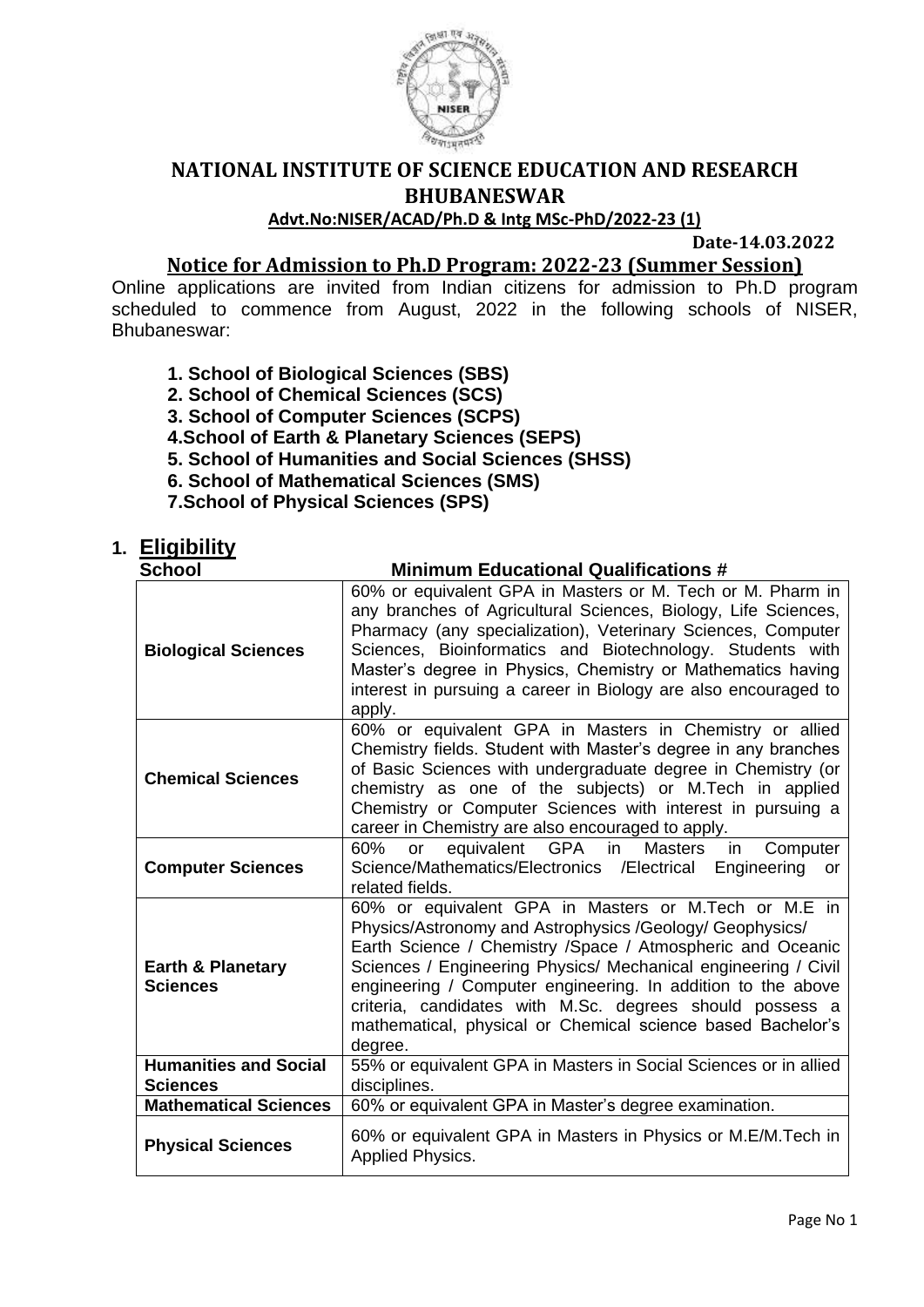# Candidates who are appearing in the final semester/year of qualifying examination in 2022 are also eligible to apply. However, if selected, their admission will be subject to submission of final semester / year result mark sheet wherein they should have obtained the requisite percentage/GPA.

### **2. Requirement of Qualifying in National Level Examinations for pursuing Ph.D program**

**School of Biological Sciences** - Candidates should have qualified at least one of the National Level Examinations i.e. CSIR-UGC-NET (LS or JRF)/ GATE/ JEST/ GPAT/ DBT/ ICMR/ JGEEBILS or any other equivalent national level examination valid for the academic year August 2022- July 2023.

**School of Chemical Sciences -**Candidates should have qualified at least one of these National Level Examinations i.e. CSIR-UGC NET (LS or JRF)/GATE valid for the academic year August 2022- July 2023.

**School of Computer Sciences –**Candidates should have qualified at least one of these National Level Examinations i.e. CSIR-UGC-NET(JRF) /GATE/JEST valid for the academic year August 2022- July 2023.

**School of Earth and Planetary Sciences –**Candidates should have qualified at least one of these National Level Examinations i.e. CSIR-UGC-NET (LS or JRF) /GATE/JEST valid for the academic year August 2022- July 2023.

**School of Humanities & Social Sciences –**Candidates should have qualified at least one of the National Level Examinations i.e. UGC-NET (LS or JRF)/ ICSSR fellowship or any other equivalent national level examination valid for the academic year August 2022- July 2023.

**School of Mathematical Sciences** - Candidates should have qualified at least one of these National Level Examinations in *Mathematical Sciences* i.e. CSIR-UGC-NET (JRF **only**)/ GATE/ NBHM\* or any other equivalent national level examination valid for the academic year August 2022- July 2023.

\*A student will be considered to be qualified in National Level Written Examination conducted by NBHM if he/she has received call letter from NBHM to appear in the interview for PhD fellowship 2022 (irrespective of getting selected for NBHM PhD fellowship 2022 or not).

**School of Physical Sciences** – Candidates should have qualified at least one of these National Level Examinations i.e. CSIR-UGC-NET (JRF only)/ GATE/ JEST valid for the academic year August 2022- July 2023.

#### **Important Note:**

(a)The cut off marks for national examination such as GATE/ JEST/ GPAT/ NBHM/ JGEEBILS/ CSIR-UGC-NET etc will be further decided by each School for the relevant subject area.

(b)As per HBNI Ordinance, student having INSPIRE Doctoral Fellowship ONLY, without qualifying any of the above mentioned national level written examination will NOT be considered for admission to Ph.D program in NISER.

(c) Candidates with GPA in qualifying degree may need to produce the conversion note (in case it is not mentioned in their mark sheet) from their institution towards calculation of percentage.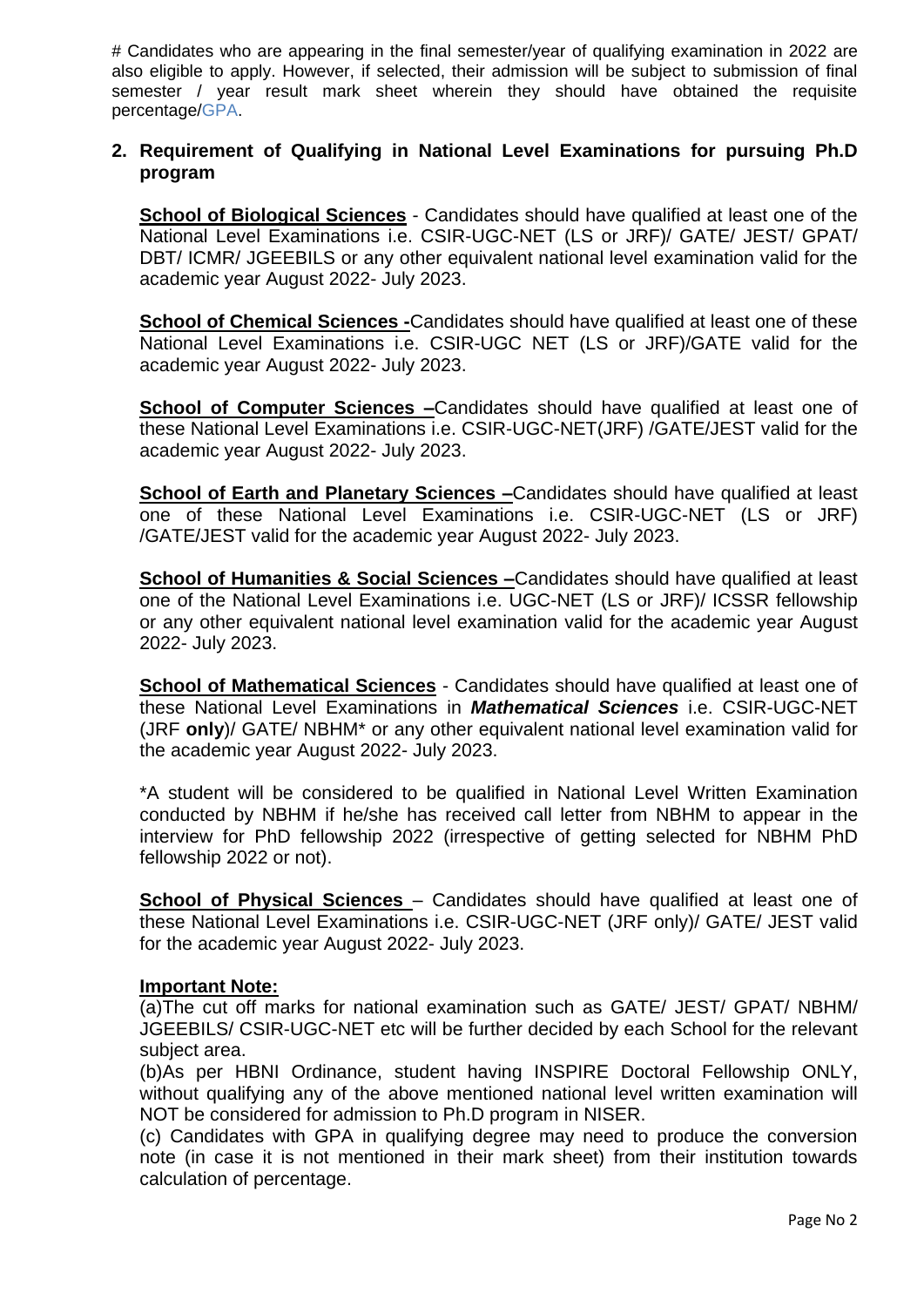# **3. Fellowship**

- 1. The institute fellowship given by NISER is  $\bar{\tau}$ 31,000/- for first two years, which will subsequently be enhanced to  $\overline{3}35,000/1$  for remaining three years, subject to the condition that he/she fulfills all the requirements of the Institute that will be stipulated from time to time.
- 2. Students with external fellowship from agencies viz. CSIR, UGC etc will be eligible to draw fellowship as per the extant rules of the respective funding agencies.

# **4. Research Areas for some Schools**

### **School of Biological Sciences**

- Regulation of cell adhesion and signaling in gastric cancer progression. (Dr. Asima Bhattacharyya Lab)
- Regulation of cell structure and functions by thermosensitive TRP ion channels (Dr. Chandan Goswami)
- Understanding the Translational Control mechanism in Eukaryotes (Dr. Pankaj V Alone Lab)
- The gut microbiota and its role on gut-adipose-brain axis to understand health in humans, mice models, and organoids (Dr. Palok Aich)
- Interaction of light and auxin in shaping development in plants: Role of splicevariant of constans, CO like and GIGANTEA in the regulation of Florigen (Dr. Kishore C. Panigrahi Lab)
- Cell Mediated Immune responses (CMI) associated to altered T cell and Macrophage responses towards Infection Immunity and Cancer Immunity (Dr.Subhasis Chattopadhyay Lab)
- Cellular Regulation of morphogenesis and degradation of complex cell shapes (Dr. Renjith Mathew Lab)
- Mechanism and regulation of nuclear remodelling: Role of dynamin related protein and Endoplasmic reticulum. (Dr. Abdur Rahaman)
- Molecular Genetics and Epigenetics of Ageing Disorders: Neuro degeneration and Cancer (Dr. Debasmita P. Alone)
- Molecular Microbiology: Functional significance of membrane proteins and mechanisms underlying bacterial persistence (Dr. Harapriya Mohapatra)
- Molecular Genetics of Gallbladder cancer; putative angiogenic regulators and tumorigenesis (Dr. Manjusha Dixit)
- Structure-function studies on terminase complex proteins of herpes viruses (Dr.Tirumala K. Chowdary)
- Evolutionary origins, biogeography and systematics of biota within the Indian subcontinent (Dr. Aniruddha Dutta Roy)
- Phylogeography and species diversification patterns (Dr. Aniruddha Dutta Roy)
- Structure-and-function work on two component systems/transporters. (Dr. Rudresh Acharya)
- Cell based models for characterizing small molecules in the area of drug discovery (Dr. V. Badireenath Konkimalla Lab)
- Mechanism of membrane remodelling during host-pathogen interactions. (Dr.Mohammed Saleem Lab)

For more information please visit: [https://www.niser.ac.in/sbs/page/faculty-and-area](https://www.niser.ac.in/sbs/page/faculty-and-area-research)[research.](https://www.niser.ac.in/sbs/page/faculty-and-area-research)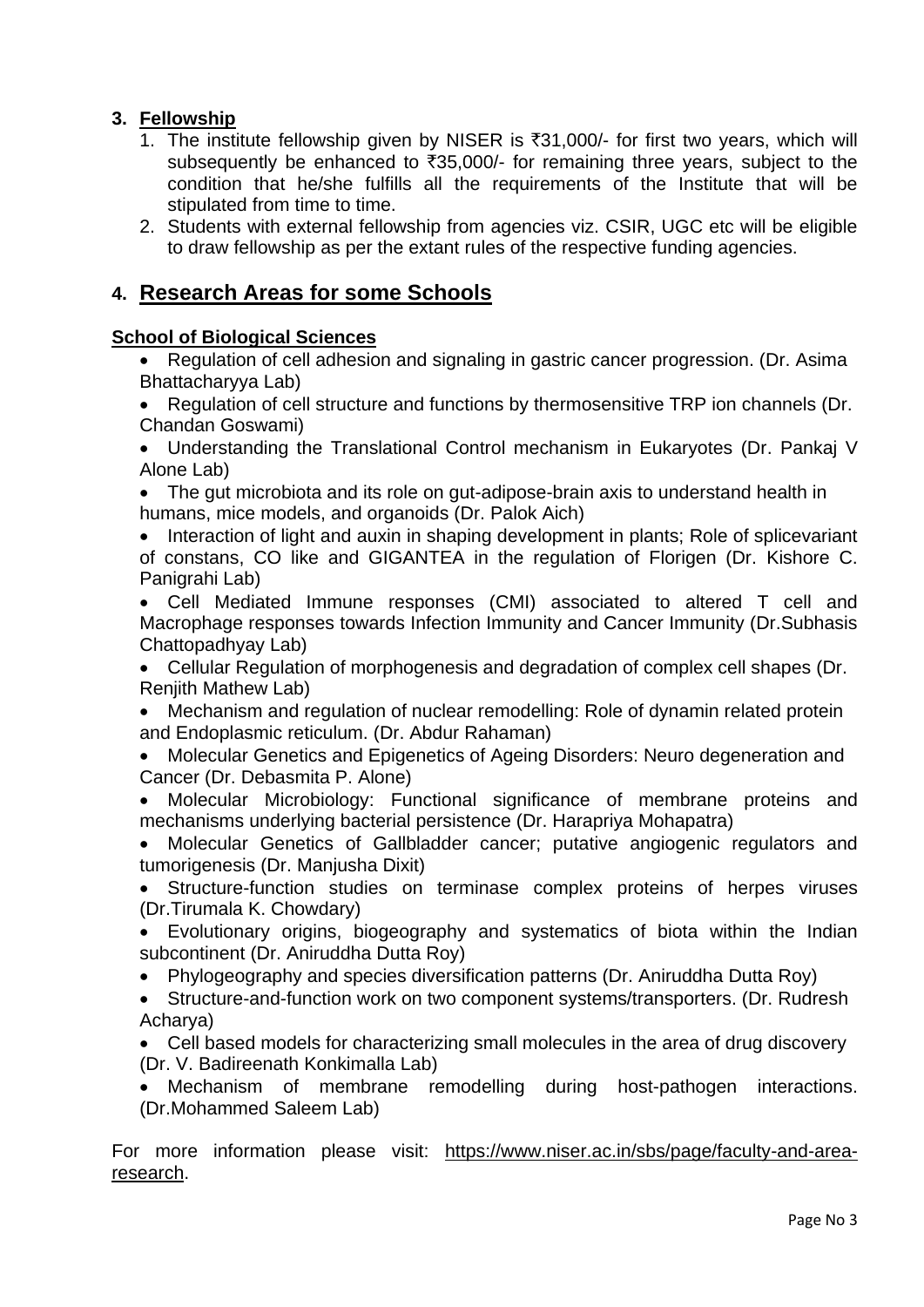### **School of Computer Sciences**

Computational Geometry, Cryptography, Graph Algorithms, Parameterized Algorithms, Information Theory, Secure Multiparty Computation, Property Testing and Machine Learning

### **School of Earth and Planetary Sciences**

- Physics of star and planet formation; Observing the origin of stars and planets using ground (e.g., IRAM, NOEMA, ALMA in mm/sub-mm) and space-based telescopes (e.g., NASA's JWST in near and mid-infrared); Exoplanets (atmospheres, formation mechanisms, and observations using ground and spacebased telescopes) [Dr. Liton Majumdar's lab]
- Diversity and uniqueness of planetary bodies and their moons in the terrestrial and icy regions of the Solar System including the small bodies (asteroids, comets, Kuiper belt objects) using hyperspectral data (surface and subsurface composition) and imaging data (morphology and topography) from various missions (e.g., ISRO's Chandrayaan II, NASA's Mars program, NASA's Cassini, NASA's Dawn) [Dr. Guneshwar Thangjam's lab].
- Physics of friction at low sliding rates (theory and experiment), mechanics of fluidinduced earthquakes and rainfall-induced landslides, earthquake source physics, geodetic constraints on plate boundary deformation, fault zone hydrology and permeability evolution, non-linear inverse problems in geosciences, Bayesian inference techniques, high performance code development in fault mechanics [Dr. Pathikrit Bhattacharya's lab].
- Exoplanet Atmospheres Theory and Observations; Understanding Physics and Chemistry of exoplanet/solar-system atmospheres using electromagnetic radiation and spectroscopy, developing models to interpret their observations from telescopes like HST, VLT and JWST, terrestrial planet modeling for habitability/biosignature detection with future telescopes, developing atmospheric retrieval techniques, exoplanet transit observations. [Dr. Jayesh Goyal's Lab].
- (1) Tropical climate/atmospheric dynamics, radiative-convective equilibrium and constraints on subtropical heat stress. (2) Convection physics in tropical and subtropical regions. [Dr. Jaya Khanna's Lab]
- Early evolution of solar nebula as inferred from nanometer scale mineralogy, structure and isotopic anomalies in components (e.g. first solids to form in the solar nebula, presolar grains, organic-rich matrix) within meteorites, evolution of planetesimals in the solar system, impact related high P,T transformation of minerals in meteorites, laboratory simulations of space weathering on Mercury and on asteroids in the solar system and structural and chemical evolution of dusts in the ISM, methods development for correlative nanometer scale study of extraterrestrial materials using high-end analytical instruments (e.g. FIB-SEM, TEM, SIMS, Atom-probe tomography, synchrotron nano-XRD/XRF). [Dr. Surya Rout's Lab].

For more information, please visit:<https://www.niser.ac.in/seps/page/faculty>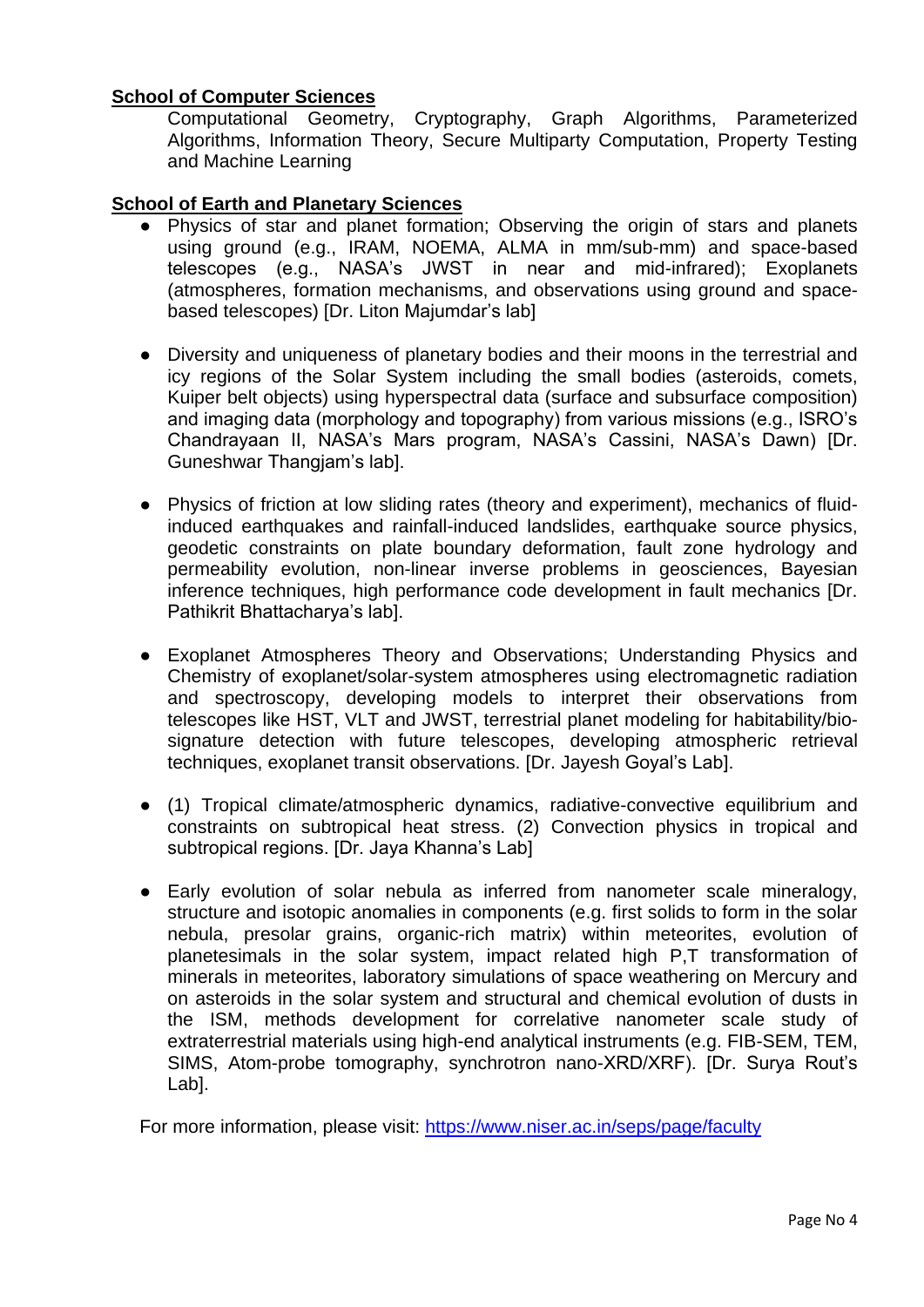### **School of Humanities and Social Sciences**

English and Sociology (In case of Sociology, please specify the area of research viz. i) non-power applications of nuclear science and technology, (ii) nuclear energy and policy, (iii) human-wildlife conflict and wildlife conservation and (iv) Science & Technology-Society interface).

### **School of Mathematical Sciences**

Algebraic Geometry, Algebraic Graph Theory, Cryptography, Differential Equations, Differential Geometry, Discrete Mathematics, Functional Analysis, Harmonic Analysis, Incidence Geometry, Number Theory, Probability Theory.

For more information please visit: <https://www.niser.ac.in/sms/professors>

#### **School of Physical Sciences**

#### **Condensed Matter Theory:**

Strongly correlated electron systems and many body theory, Study of the entanglement content of ground states of quantum magnets, Computational approaches to lattice models, Dirac and Weyl Physics in Topological Insulators and Graphene, Study of strong correlations in Ultracold Bosons, Multiscale Material Modelling Simulations within ab initio electronics structure and model Hamiltonian, Electronic Structure Theory, Theoretical nanoscale science, Quantum information theory, Game Theory.

*Statistical Mechanics and Soft Matter:* Disordered complex systems, nonequilibrium statistical mechanics, active matter, polymers, colloids, stochastic processes in biology.

#### **Condensed Matter Experiment:**

Domain wall dynamics, Skyrmionics & Topotronics, Spin pumping and Inverse Spin Hall effect, Organic Spintronics, Compensated/Antiferromagnetic spintronics, Anomalous and topological Hall effect in non-trivial magnets, Spin triplet supercurrent generation, Induced superconductivity in confined Geometry, Josephson Junction physics, Ion beam based Nanomaterials Research, Nanophotonics/Plasmonics, Semiconductor Device Physics, Medical Diagnostic Devices, Ultrafast dynamics, Nonlinear and Time-resolved terahertz spectroscopy, Quantum Optics and Cold Atom Research, Coherent Rydberg Excitation in Atomic Vapor, Nonlinear Optics and Lasers, Optical Parametric Oscillators and Amplifiers, Soft Matter & Biophysics, Fluid Dynamics.

#### **High Energy Theory:**

Relativistic dissipative fluid dynamics, Physics of heavy ion collisions, quark gluon plasma and QCD matter, Study of Hot and dense nuclear matter, Finite temperature field theory, Numerical relativistic hydrodynamics and magneto hydrodynamics, Lattice QCD, Black Holes, String Theory, Fluid-Gravity correspondence.

#### **High Energy Experiment:**

Quantum Chromo dynamic (QCD) phase diagram, Transport properties of QCD matter and various signatures of Quark Gluon Plasma, Dark Matter Search, CP violation, Neutrino oscillation, Physics related to the Top quark and Beyond Standard Model (BSM) Higgs boson(s) at the Large Hadron Collider (LHC).

# **Cosmology and Astrophysics:**

Observational Cosmology, Epoch of reionization, Galaxy formation and evolution, N-body simulations, CMB observations, dust polarization, primordial gravitational waves, starlight polarization.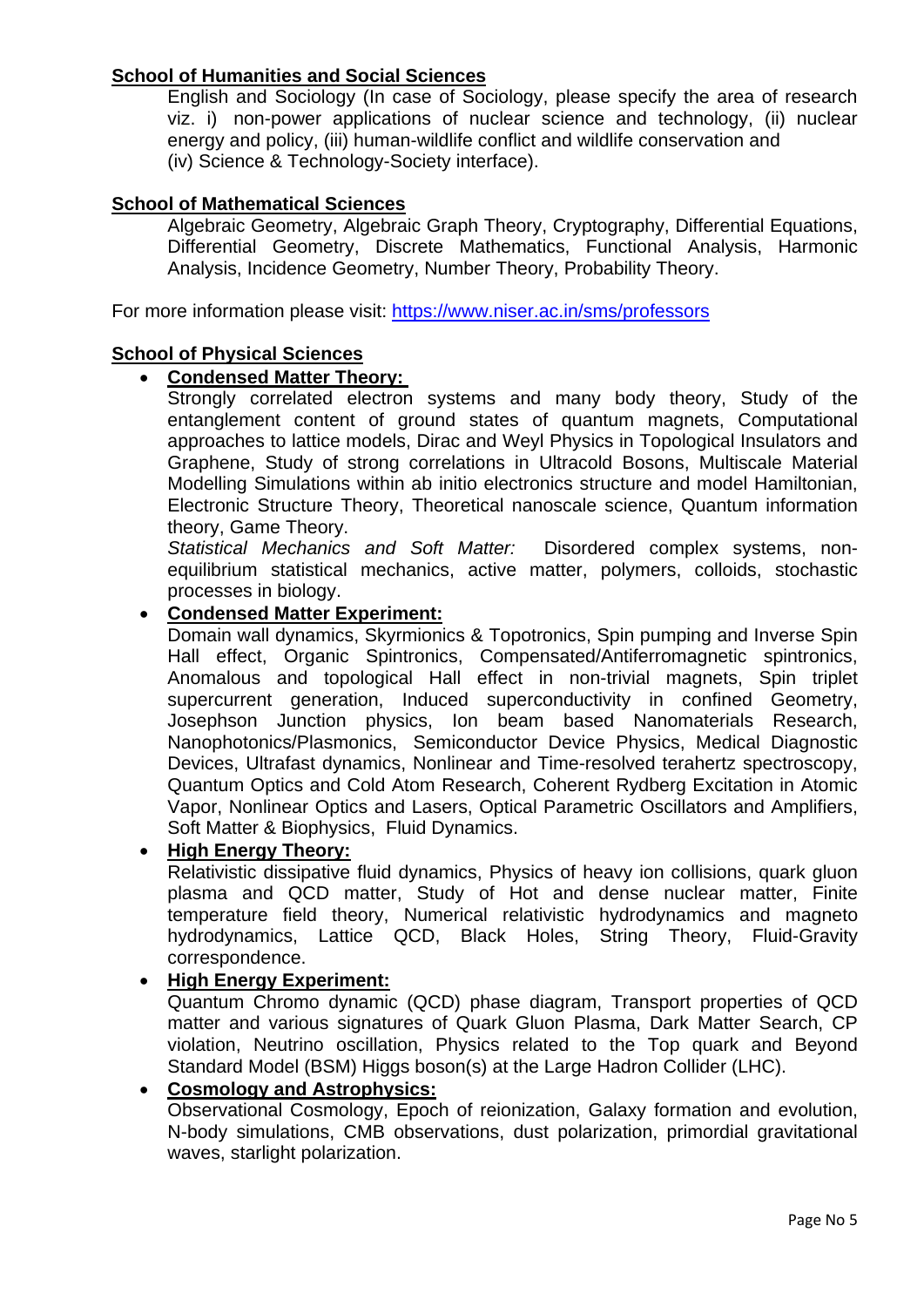## **5. Selection Procedure**

- The selection committee of the respective schools will short-list the candidates among those who meet the minimum educational qualifications and satisfy additional criteria which each school may set as deemed necessary.
- The short-listed candidates will be called for an interview, supplemented by a written test, if necessary, for the admission.
- Based on the academic record and the performance of the candidates in the selection process, the selection committee of the school will recommend candidates to the Chairman, Academic Council for admission to the Ph.D. program.
- All candidates called for the Test / Interview will be paid to and fro single, secondsleeper class railway fare by the shortest route from their place of residence to the Institute. They have to produce evidence (railway ticket) in support of their claim.

### **6. How to Apply**

- The application form has to be filled up online at [http://www.niser.ac.in](http://www.niser.ac.in/_____) and candidates should follow stepwise instructions mentioned to complete the application submission process. At the time of application, along with this online form, the candidate should upload soft copy of the supporting documents as per the eligibility criteria.
- Candidates intending to apply for more than one school should fill up separate online application forms for each school with appropriate supporting documents.
- NISER does not demand any application fee from the candidates who apply for Ph.D program.

### **7. Important dates:**

| • Online application portal will be activated on                    | $\sim$   | 1 <sup>st</sup> April. 2022           |
|---------------------------------------------------------------------|----------|---------------------------------------|
| • Last date for filling up online application                       | $\equiv$ | 30 <sup>th</sup> April, 2022          |
| • Short-listed candidates list will be uploaded on<br>NISER website |          | $10^{th}$ -16 <sup>th</sup> May, 2022 |

Tentative dates for test/interview will be as follows:

| 1. School of Biological Sciences:            | $1^{st} - 4^{th}$ June, 2022                  |
|----------------------------------------------|-----------------------------------------------|
| 2. School of Chemical Sciences:              | $27^{th} - 29^{th}$ June, 2022                |
| 3. School of Computer Sciences:              | 6 <sup>th</sup> June, 2022                    |
| 4. School of Earth & Planetary Sciences:     | $27th$ June – 1 <sup>st</sup> July, 2022      |
| 5. School of Humanities and Social Sciences: | 1 <sup>st</sup> -2 <sup>nd</sup> June, 2022   |
| 6. School of Mathematical Sciences:          | 15 <sup>th</sup> -17 <sup>th</sup> June, 2022 |
| 7. School of Physical Sciences:              | $30th$ May $-1st$ June, 2022                  |
|                                              |                                               |

- Each school will send the call letters to the candidates separately. Kindly refer to the website for the announcement of the selected candidates.
- The registration is scheduled to be held in August, 2022. The exact date will be intimated in due course of time.
- If you have any further query, kindly send an email to [cpsbs@niser.ac.in,](mailto:cpsbs@niser.ac.in) [cpscs@niser.ac.in,](mailto:cpscs@niser.ac.in) [cpscps@niser.ac.in,](mailto:cpscps@niser.ac.in) [cpseps@niser.ac.in,](mailto:cpseps@niser.ac.in) [cpshss@niser.ac.in,](mailto:cpshss@niser.ac.in) [cpsms@niser.ac.in,](mailto:cpsms@niser.ac.in) [cpsps@niser.ac.in](mailto:cpsps@niser.ac.in) for Biological Sciences, Chemical Sciences,